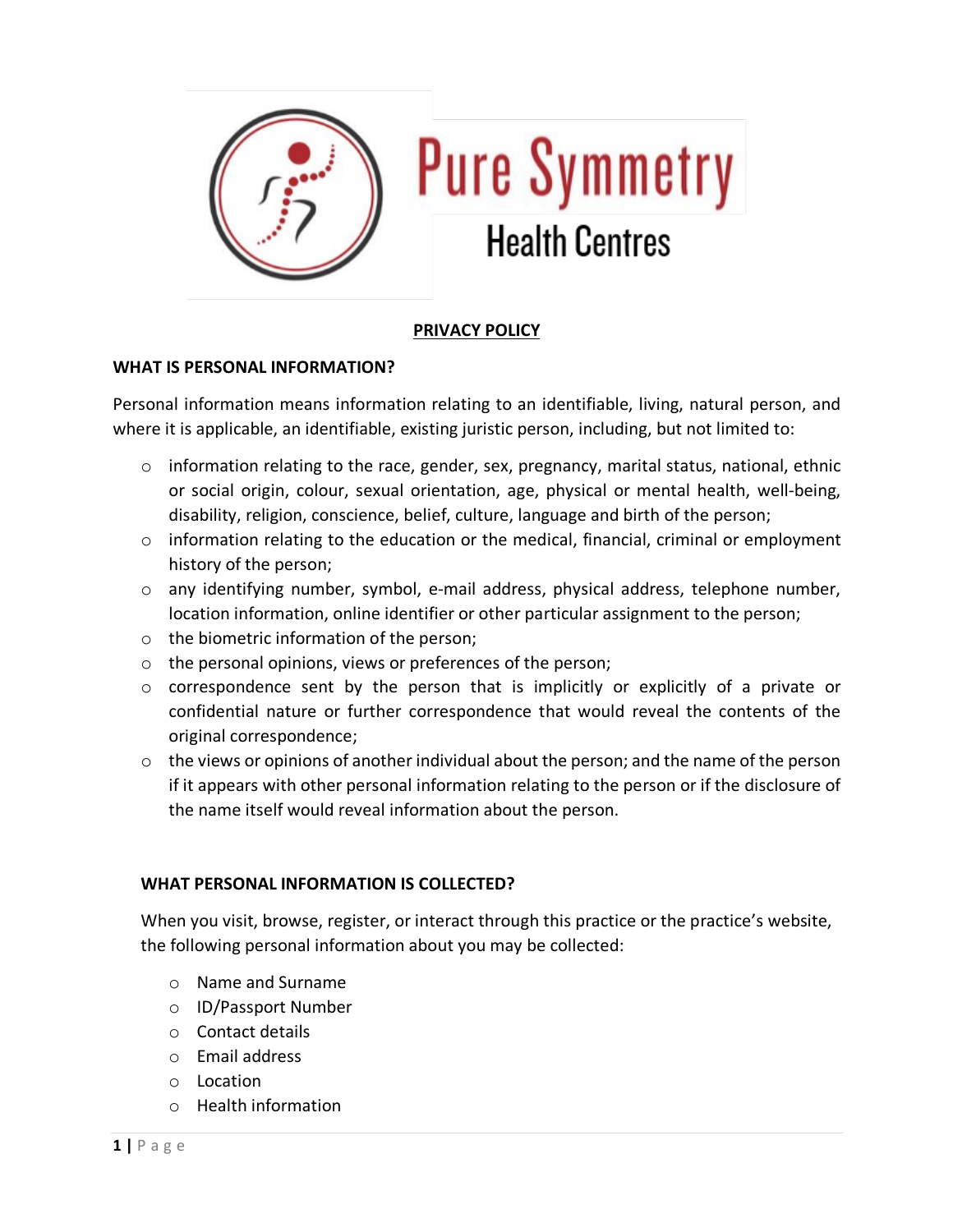o Information relating to your computer's Internet Protocol (IP) address, browser type, browser version, the pages of our website that you visit, the date and time of your visit, the duration of time spent on the website pages, and other applicable statistics.

Personal information may also be collected from you directly during your intake consultation, or ongoing consultations.

Where the law requires that information regarding certain diseases be notified to the authorities, this practice will do so without delay.

This practice may also collect, use and share aggregated data such as statistical or demographic data for any purpose.

Aggregated data may be derived from your personal information, but is not considered personal information in law as this information does not, directly or indirectly, reveal your identity.

## **PURPOSES FOR WHICH THIS PRACTICE USES YOUR PERSONAL INFORMATION**

Any information collected from you may be processed for, amongst others, the following purposes:

- a) To provide you with healthcare treatment or services;
- b) To make an online appointment;
- c) To assess your health condition;
- d) To assess any medical treatment you may require;
- e) To process any enquiry;
- f) For statistical and research purposes;
- g) To diagnose and attend to technical issues, support and user queries;
- h) To comply with legislative requirements;
- i) To process your application for a vacancy; or
- j) To detect, prevent or deal with actual or alleged fraud, security breach, or the abuse, misuse or unauthorised use of the website and/or contravention of this Privacy Policy.

## **CATEGORIES OF PERSONAL INFORMATION**

This practice processes many different categories of personal information including, but not limited to:

- o Contact details, such as phone numbers, physical and postal addresses, and email addresses;
- o Personal details, such as names, family information, and ages;
- o Demographical details, such as race and age groups;
- o Health information;
- o In some cases biometric information;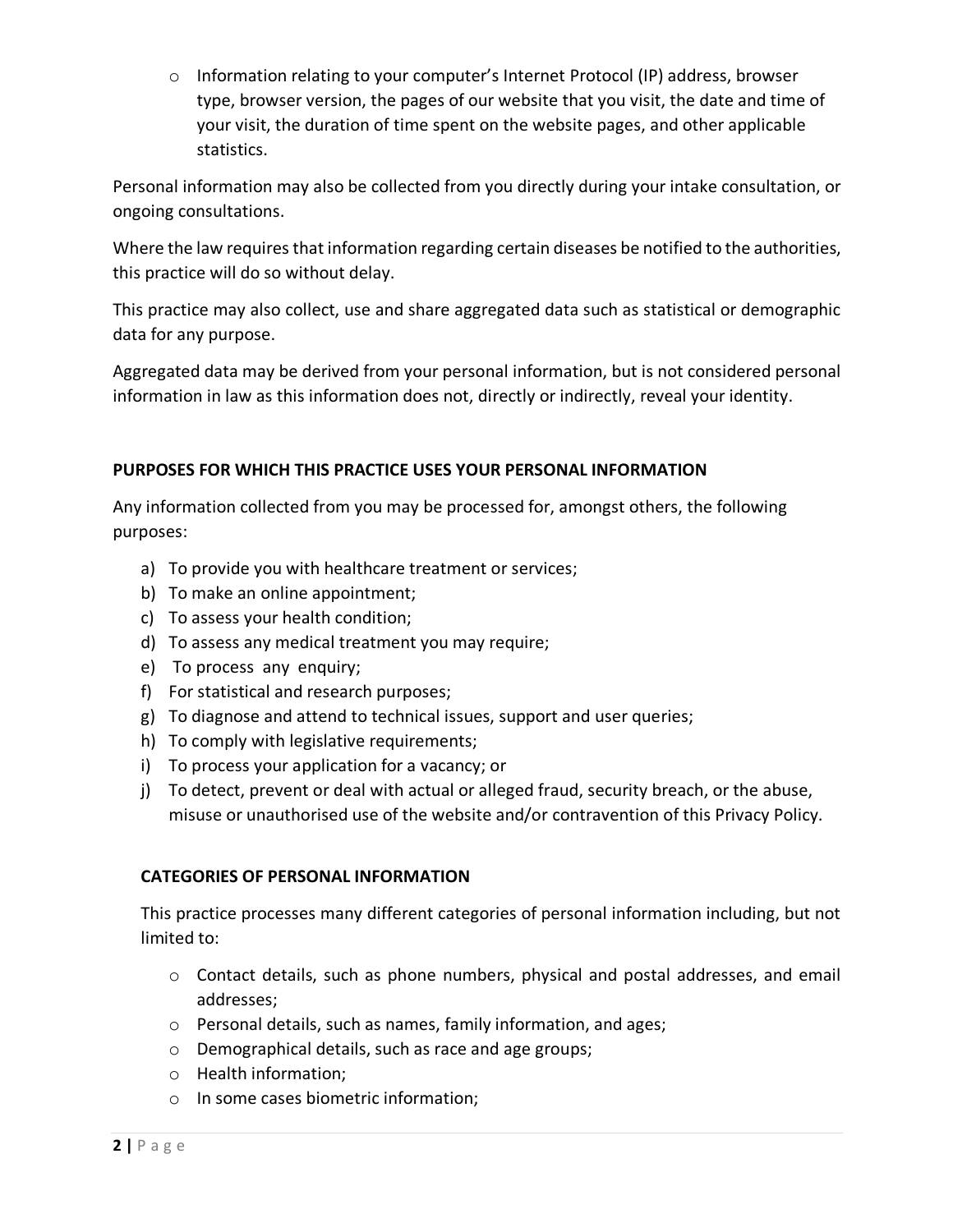- o Financial information, such as account numbers;
- o Special personal information as it may relate to your medical treatment;
- o Market intelligence information that may relate to your well-being;
- o Medical scheme information; and Background information.

### **PROTECTION OF YOUR PERSONAL INFORMATION**

This practice takes the security of your personal information very seriously.

This practice recognises the vital role that information technology plays in its daily operations, and the reliance placed on IT systems in processing personal information.

Although absolute security cannot be guaranteed, this practice will take reasonable technical and organisational measures to protect your personal information against accidental, unauthorised or intentional manipulation, loss, misuse, destruction, disclosure or access.

This practice's security measures are regularly verified for its operating effectiveness.

Reasonable mechanisms, tools and technologies have been implemented to detect, prevent and respond to security violations. Information security policies and procedures that govern security safeguards are in place, including dedicated teams and business processes to govern instances of non-compliance with privacy policies, procedures or applicable law.

### **DISCLOSURE OF YOUR PERSONAL INFORMATION**

This practice may disclose your personal information if authorised to do so by law.

This practice also engages with various third parties, to improve its service, create efficiency in its operations, and contribute towards the overall wellbeing of users and patients.

This practice will share your personal information if:

- o you have provided consent;
- o it is for the proper treatment and care of yourself; and/or
- o it is in accordance with applicable law.

When this practice shares your information with any third party, they will be required to respect your right to privacy and this practice will ensure that we have the necessary safeguards in place to secure your personal information.

This practice will only allow third parties to process your personal information for a specific purpose, in accordance with this practice's instructions and applicable law.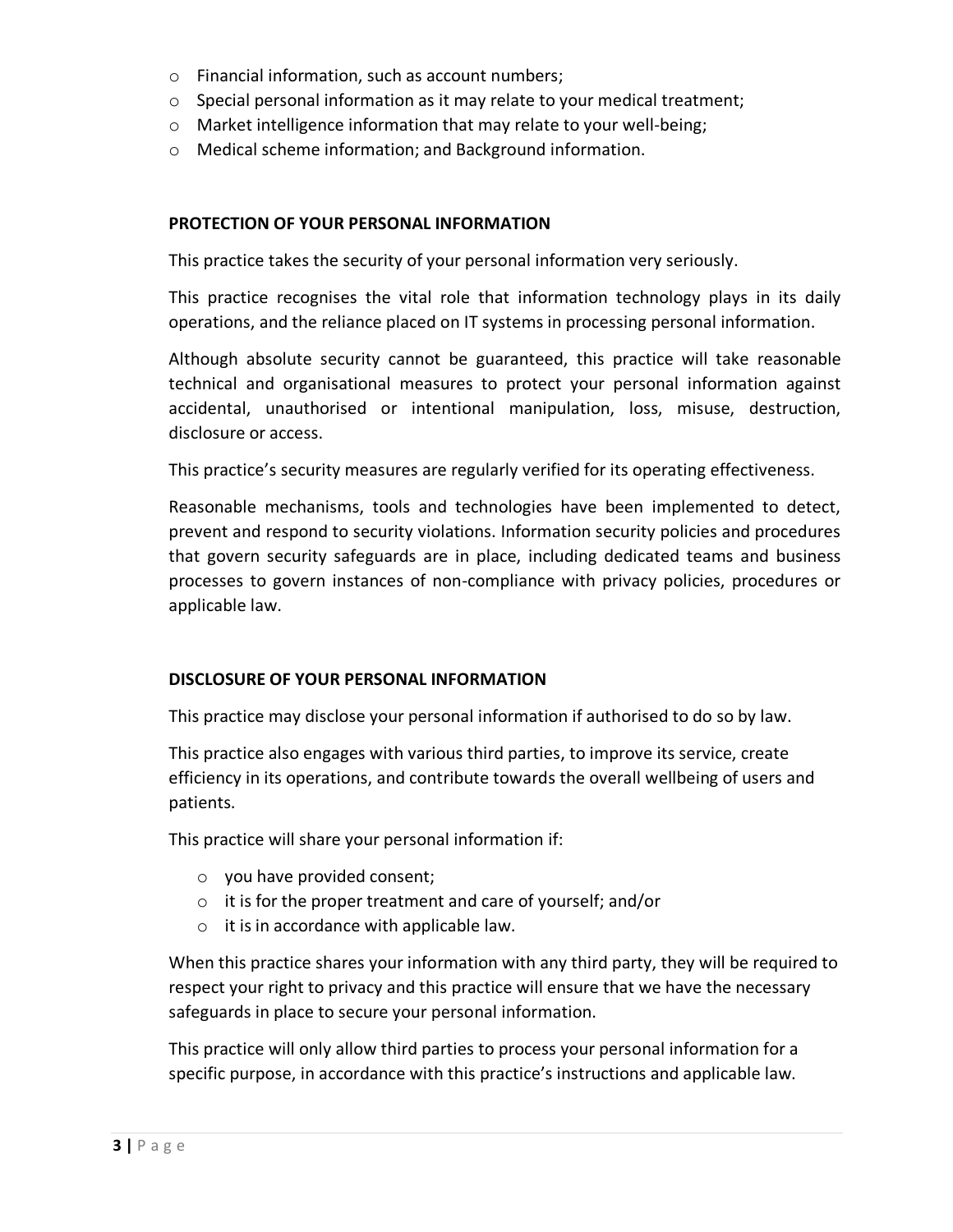### **RETENTION OF YOUR PERSONAL INFORMATION**

This practice may retain all personal information that is collected from you, as long as it remains necessary for the purposes for which it was collected unless there is a valid technical, legal or business reason for it to be deleted, destroyed or to de-identify it.

Records remain active for six years post last treatment or for as long as it is required by law; if it is required by a code of conduct; if it is reasonably needed for lawful purposes related to this practice's functions and activities; or it is reasonably needed for evidentiary purposes.

Records shall only be made available in accordance with the Promotion to Access of Information Act 2 of 2000.

### **DIRECT MARKETING**

This practice does not use data for marketing purposes, however to ensure continuous improvement of the care and service offering, patients may be asked to complete service experience questionnaires.

### **STORAGE AND TRANSFER OF YOUR PERSONAL INFORMATION**

This practice stores your personal information on its servers and/or on third party servers.

This practice reserves the right to transfer to and/or store your personal information on servers in a jurisdiction other than where it was collected. If the location where personal information is transferred to does not have substantially similar laws which provide for the protection of personal information, this practice will take reasonably practicable steps to ensure that your personal information is adequately protected in that jurisdiction.

### **COOKIES**

When using the practice's website, this practice uses Cookies to understand your online activity, and save your preference for future visits.

A cookie is a small piece of data sent from our website to your computer or device or internet browser where it is saved.

The cookie contains information to personalize your experience on this practice's website and applications.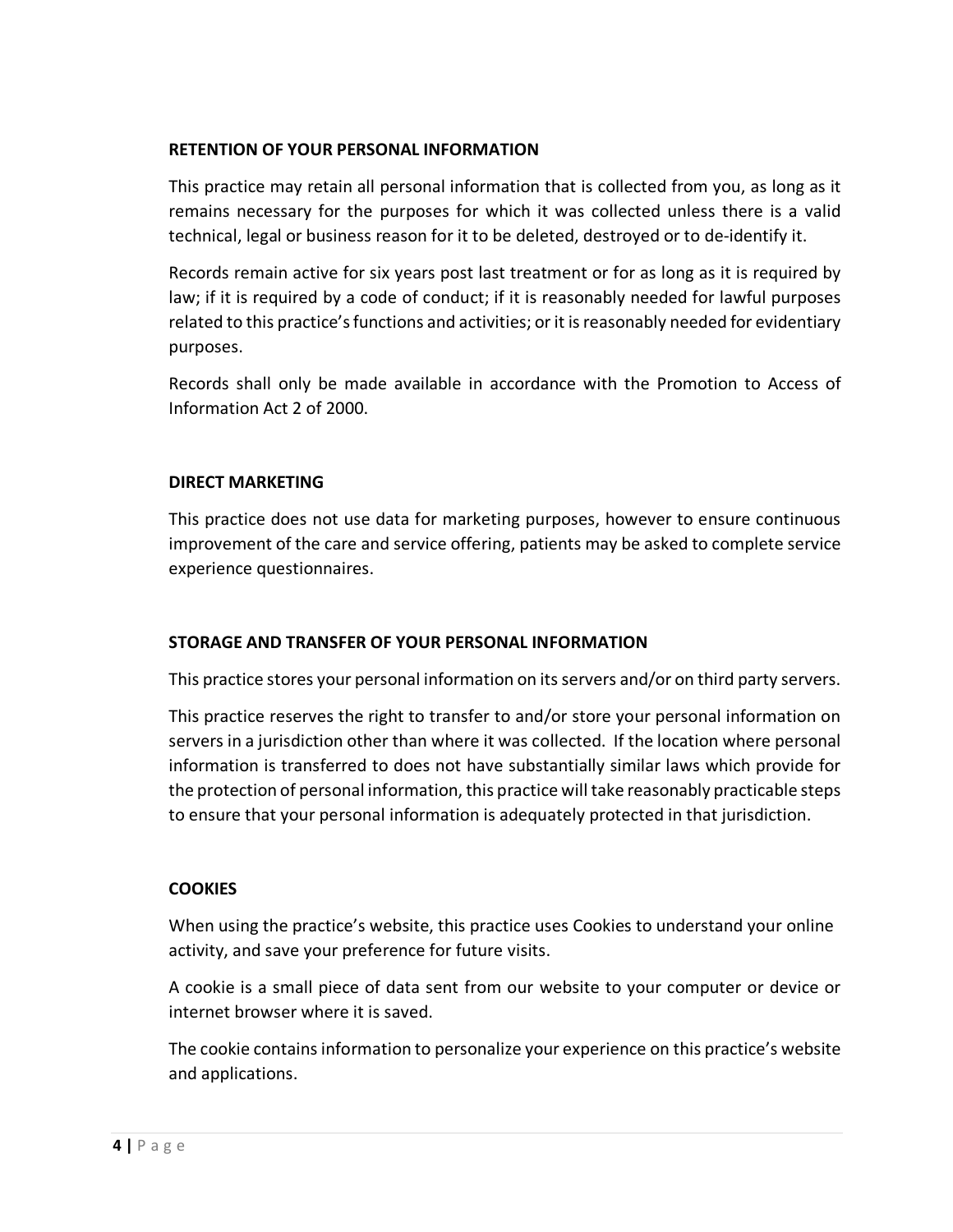The cookie has the ability to identify your device, computer or smart phone.

By using this practice's website and applications you agree that cookies may be forwarded from the relevant website or application to your computer or device.

This practice may use the cookie to confirm that you visited the website.

You have the right to choose whether or not to accept cookies. However, please note that if you do not accept the cookies, you may not be able to use the full functionality of the website or mobile applications.

When you interact with this practice's website, you will come across links to other websites and applications.

This practice is not responsible for the security of those websites, or the information that it contains. In some cases, links are provided as a value added service for information purposes only. Please remember that when you click on a link on the practice's website and you are taken to another web page or website or application that this Privacy Policy will no longer apply.

You also acknowledge that by clicking on a link, that you do so at your own risk and hold this practice harmless against any loss or damage that may occur.

## **PROCESSING OF CHILDREN'S INFORMATION**

This practice respects the rights of children and will only process the personal information of children if the consent of a competent person has been obtained, or if required to do so by law.

## **PURPOSE STATEMENT**

Your personal information as well as your health records (with your consent) may be exchanged with your other healthcare providers and/or your medical schemes (while complying with applicable privacy and data protection legislation):

When you attend at this practice we will first request

- $\circ$  to improve patients treatment and healthcare outcomes by sharing clinical information in a secured way among healthcare professionals and healthcare service providers;
- o to facilitate healthcare system cost savings and
- $\circ$  to improve the quality, safety and efficiency of the healthcare a consumer receives through an increased administrative and clinical information interchange process whilst still protecting consumer privacy.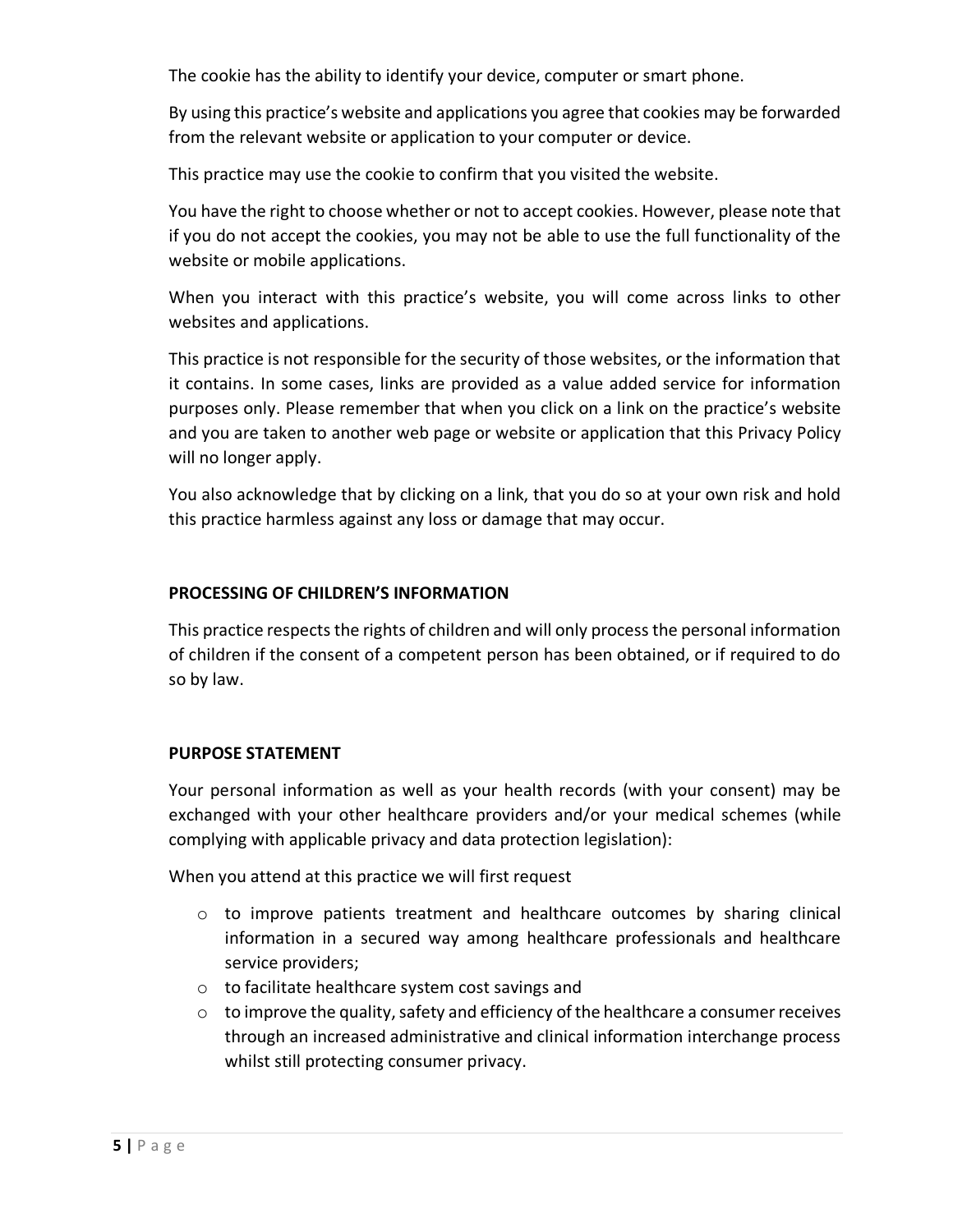### **CHANGES TO THIS PRIVACY POLICY**

From time to time, changes will be required to this Privacy Policy. Please check this website to inform yourself of any changes made to this Privacy Policy.

### **YOUR RIGHTS**

This practice will, at all times, process your personal information in accordance with applicable laws and your rights are set out below:

- o You have the right to correct your personal information if it is incorrect;
- $\circ$  You have the right to update your personal information if your details have changed;
- $\circ$  You have the right to object to the processing of your personal information;
- o You have the right to your personal information being deleted; and
- $\circ$  You have the right to be informed if your information has been deleted. If you would like to exercise any of your rights:
- o Submit any objection that you may have; or
- o Request destruction of your personal information if it is being retained for longer than required by law;

You acknowledge that, in some cases, this practice may not be able to comply with your request to delete or destroy your personal information if this request conflicts with applicable law.

### **INFORMATION REGULATOR**

You have the right to complain to the Information Regulator, whose contact details are:

Information Regulator

Tel : (012) 406 4848

Fax : 086 500 3351

Email : Inforeg@justice.gov.za

#### **IMPORTANT INFORMATION**

If you have any questions regarding the contents of this policy you may address those concerns in writing to:

Information Officer: Dr Matthew Franzsen

Contact: +27 62 429 5097

Email: drfranzsen@puresyemmtry.co.za | info@puresymmetry.co.za